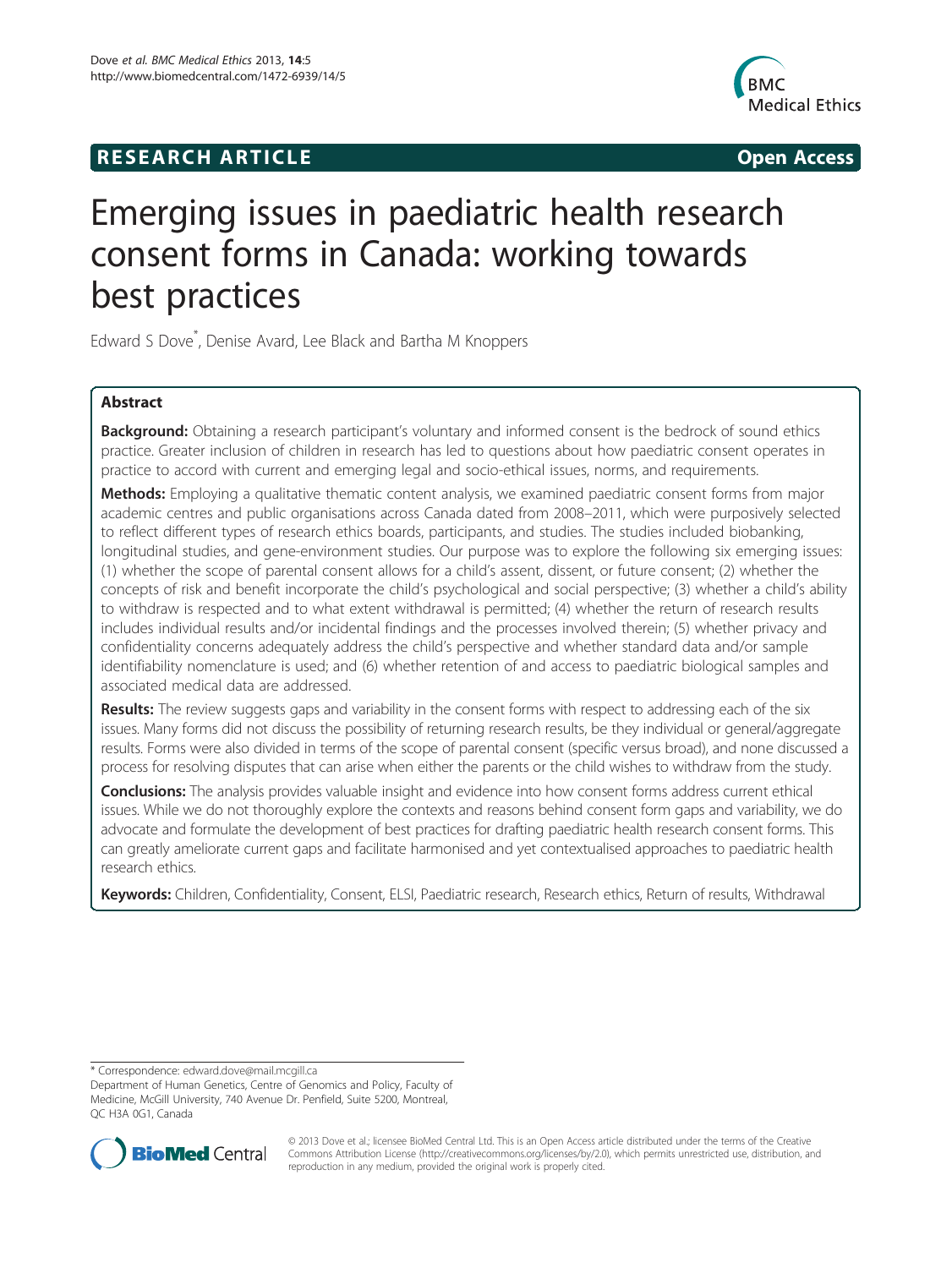# Background

Obtaining a research participant's voluntary and informed consent is the bedrock of sound legal and ethics practice. From an ethical and human rights perspective, informed consent protects the research participant from potential harm and promotes his or her autonomy and dignity. From a legal perspective, it can act as a waiver to the common law tort of battery or negligence in medical research.

Children<sup>a</sup> constitute an important population subgroup in health research, and their growing inclusion in research has led to questions about how paediatric consent operates in practice. This is partly attributable to an expanding body of evidence that indicates tremendous gaps, variability, and apparent inconsistency in the content of consent forms for health research, even for similar studies or at different sites within the same study [1-8]. This may be due to, in part, new challenges raised by health research that are not addressed or settled in current guidelines. Another reason, often stated by research ethics boards (REBs) themselves, may be sensitivity to local concerns of participant communities, administrations, and cultures [9]. While some flexibility and diversity is warranted, consent form variability and inconsistency should be scrutinised for several reasons. First, large-scale study forms that do not consider the growing importance that many significant research funders place on broad data sharing may impede data flow through varying modalities of consent, data or sample coding, and data or sample transfer policies [10]. Second, from an ethical viewpoint, inconsistency and a lack of harmonisation may unevenly protect research participants [11]. Third and most crucially, it can undermine the trust that parents <sup>b</sup>, children, researchers and society place in research enterprises, and ultimately cause harm to children's rights [12,13].

Considering the rapid research developments in areas such as biobanking, longitudinal studies, gene-gene or gene-environment studies, and exome- or genome-wide association studies, it is important to examine the approaches in consent forms that address several key issues in paediatric research that the literature identifies as emerging [14-24], namely those arising under the domain of: (1) the scope of consent of the parent and/or child; (2) risks and benefits; (3) the right of withdrawal; (4) return of research results and incidental findings; (5) privacy and confidentiality; and (6) retention of and access to the child's data and/or samples.

These issues have significant impact on the content of the informed consent forms and its process. In response to the growing research in the field of paediatrics, we hope to draw attention to emerging ethical issues in paediatric research where further harmonisation could surface. Our objective in the first part of the analysis is a) to find out how much information refers to these emerging issues, and b) to evaluate the quality using a structured checklist

based on the best practices. Since we noted a lack of consistency, in the second part, we propose some best practices for the development of the consent forms. This, we contend, is a pressing need because children are vulnerable and require protection [25], and because their specific health interests via research require promotion. Addressing the emerging issues in paediatric research consent forms will facilitate harmonised and yet contextualised approaches, hopefully promoting a safer and healthier world for children.

# **Methods**

#### Sample identification

REB-approved assent and consent forms dated 2008–2011 for paediatric research from across Canada were collected. Members of Canada's Maternal Infant Child and Youth Research Network (MICYRN), which consists of 17 child health research organisations at academic health centres affiliated with universities or medical schools in Canada, were contacted and asked to provide copies of their REBapproved informed consent forms. In addition, we searched websites of large organisations engaged in paediatric research across Canada using our personal knowledge of ongoing research projects at leading hospitals and research institutes. By way of purposive sampling, we deliberately collected consent forms arising from observational, genetic, longitudinal, and clinical trial studies. Through the end of 2011, we collected and reviewed 65 forms.

Figure 1 depicts the inclusion and exclusion criteria. We excluded assent forms  $(n = 12)$  since they are addressed only to children, are somewhat distinct from consent forms, and will be the subject of a separate paper. We also excluded non-Canadian forms  $(n = 6)$  and forms  $(n = 4)$ that consisted only of research conducted with pregnant women and/or parents and not with neonates or children. The resulting data set consisted of 43 documents that met our inclusion criteria and addressed at least one of our emerging issues. They were selected from major academic research centres or public health organisations that included forms (with some overlap) for studies that included biobanks, clinical trials, longitudinal studies, observational studies, as well as paediatric research consent form templates  $(n = 16)$  drafted by research institutions, hospitals, or government agencies.

# Data abstraction

Following a modified qualitative thematic content analysis [26], the content of the consent forms was coded using an 'a priori' coding approach based on emerging issues falling under six domains (Figure 2). These domains were framed as determining whether: (1) the scope of parental consent allows for a child's assent, dissent, or future consent; (2) the concepts of risk and benefit incorporate the child's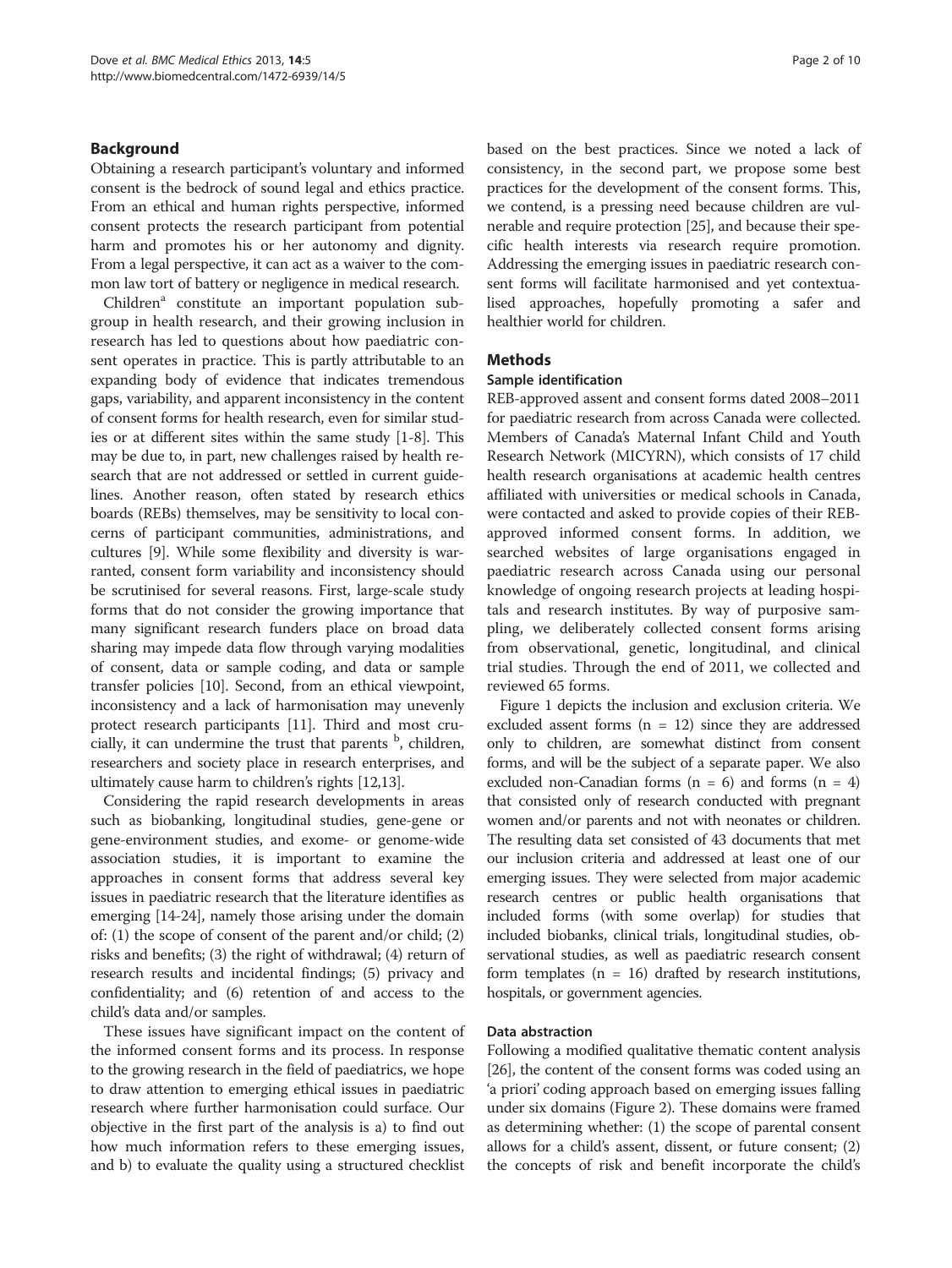

| <b>Scope of Parental Consent</b>                             | • Specific or broad consent<br>• Ability to dissent<br>• Ability to assent and/or provide future consent                                                            |  |  |
|--------------------------------------------------------------|---------------------------------------------------------------------------------------------------------------------------------------------------------------------|--|--|
| <b>Risks and Benefits</b>                                    | • Financial, social, and psychological issues as potential risks<br>• Cumulative harms considered in assessing individual harms<br>. How 'benefit' is characterised |  |  |
| <b>Extent of Withdrawal</b>                                  | • Ability for child's withdrawal<br>• Extent of withdrawal<br>• Process for resolving potential informational entanglement                                          |  |  |
| <b>Return of Research Results</b><br>and Incidental Findings | • Policy for return of research results and incidental findings<br>• Process for return<br>• Who returns/contacts                                                   |  |  |
| <b>Privacy and Confidentiality</b>                           | • Parents' right to access information concerning their child<br>. Nomenclature for data/sample identifiability                                                     |  |  |
| <b>Transfer and Data Sharing</b>                             | • Retention period(s) of data/samples<br>• Access to data/samples                                                                                                   |  |  |
| Figure 2 Summary of emerging issues in six domains.          |                                                                                                                                                                     |  |  |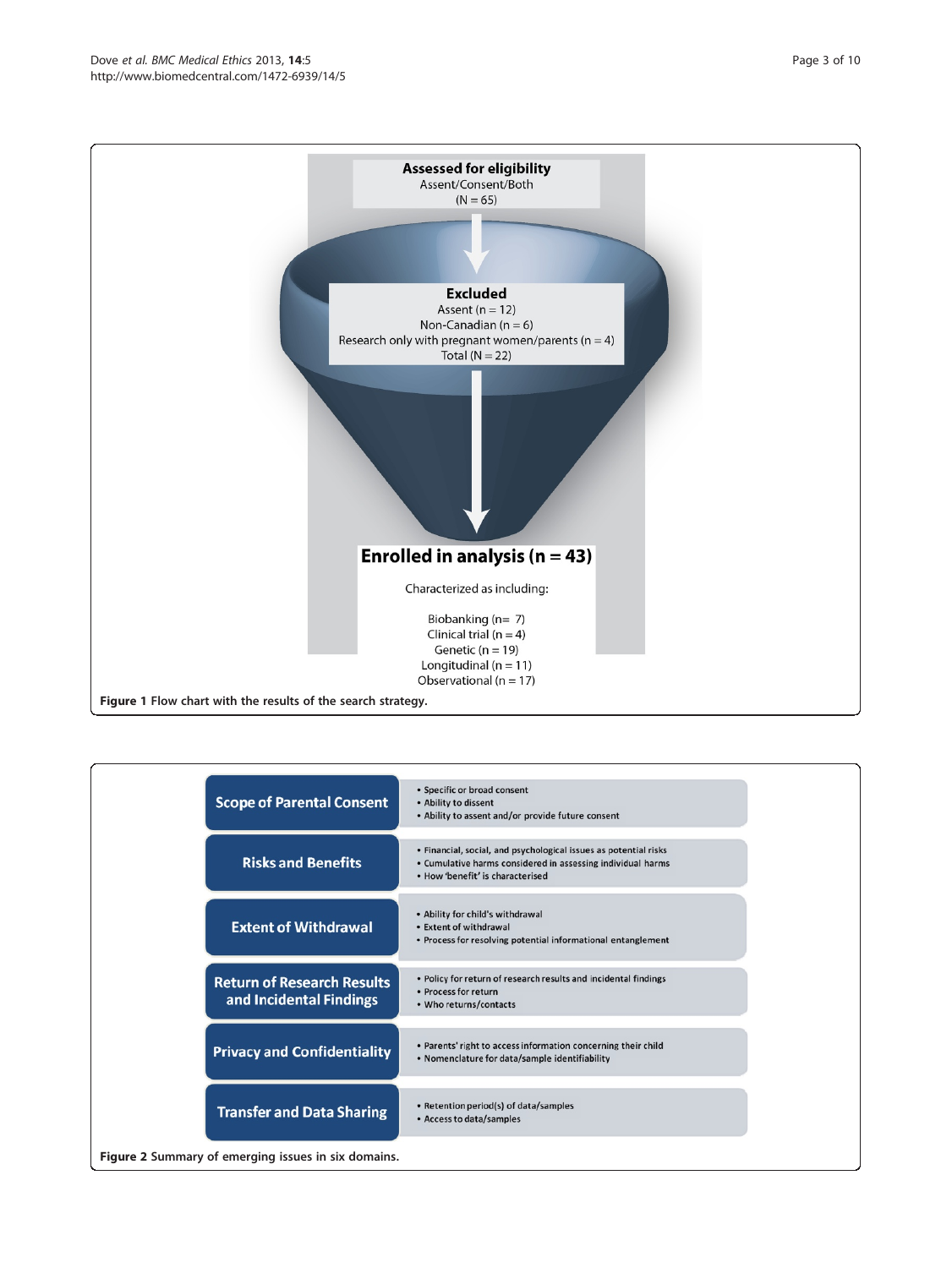psychological and social perspective; (3) a child's ability to withdraw is respected and to what extent withdrawal is permitted; (4) the return of research results includes individual results and/or incidental findings and the processes involved therein; (5) privacy and confidentiality concerns adequately address the child's perspective and whether standard data and/or sample identifiability nomenclature is used; and (6) retention of and access to paediatric biological samples and associated medical data are addressed. These domains (and the sub-issues within each) were chosen to provide a benchmark by which to judge how the issues were addressed in the consent forms and because they represent, in our opinion and experience as paediatric health ethics researchers, the most debated and unresolved in the field. Two reviewers independently screened the consent forms (ESD and ML). Any discrepancies were reconciled and checked by another evaluator (DA). The analysis consisted of a review of the written information in the forms, which was extracted and presented in tables.

# Results

The results of our research are summarised in Table 1 (see also Additional file 1).

#### Consent

Thirty percent of the forms used specific consent (i.e. the participant is informed in a detailed fashion of the research objectives, procedures, risks, benefits, and future uses of data and samples collected), while 42% used broad consent (i.e. the participant is informed that data and samples may be used in future, unspecified studies). The remainder either did not specify the scope, as they were template forms, or presented an option for specific or broad consent. Fifty-six percent of the forms did not address a child's ability to dissent; 49% of the forms addressed neither assent nor the potential for future reconsent at the legal age of majority, while 30% addressed assent with qualifications such as a specific age.

#### Risks and benefits

Only a quarter of the forms (25.6%) addressed financial, social, or psychological issues in the context of potential risks. One form – a template – addressed all three issues. Three forms explicitly considered cumulative harms for the child participant. To classify 'benefit', we distinguished a direct benefit (i.e. a tangible positive outcome whereby there is an intervention intended to prevent, diagnose, or treat illness or injury) and indirect benefit (i.e. benefits to other children of the same age or with the same condition, or benefits that are not related to the research objectives as such that could include gifts or payments). Sixty-seven percent of the forms expressed indirect benefits to research participants, often in the form of altruistic notions of helping society benefit from greater knowledge of a particular disease or childhood development. One form related to a clinical genetic study indicated a direct benefit to the child. Two forms (in the context of clinical trials) indicated both a potential direct benefit to the child as well as indirect benefits to society or other paediatric patients in the future.

#### Withdrawal

Sixty-five percent of the forms addressed a child's possible ability to withdraw, none of which imposed qualifications such as demonstrable competence and maturity in making such a decision. Other forms, however, addressed the right to withdraw only to the parents and not to the child. For example, one consent form for a study to evaluate the safety and immunogenicity of a vaccine in children aged 6 months to 18 years stated that: 'Taking part in this study is entirely your choice. You may decide not to enrol your child and you may withdraw your child from the study at any time.' Indeed, no mention was made of the right of the child, even in adolescence or teenage years, to independently withdraw, and there was no assent form associated with this consent form in which such information could have been included. Regarding the extent of withdrawal, only 16% stated that all unused samples and/or data would be destroyed upon a request to withdraw; two forms stated that there would be no further use of the data and/or samples, and one stated that data collected up until the declaration of withdrawal would not be removed. None of the forms disclosed a process for handling 'informational entanglement', i.e. parental disagreement on withdrawal between themselves or with the mature minor.

#### Return of research results and incidental findings

Sixty percent of the consent forms addressed the possible return of research results. However, there was no consensus, with approximately 15% of the total number of forms each indicating: no return, return of general/aggregate results, or, of individual research results (including incidental findings), or, the return of both general/aggregate and individual research results. There were also various processes involved for the return, with some studies opting for a liaison with an independent laboratory to confirm an incidental finding, as well as providing the option of genetic counsellors to explain the implications of the finding. All of the forms addressing return of research results (other than a no return policy) revealed that the researchers would return the results, though one clinical trial form stated that the patient's doctor would possibly return individual results and incidental findings. Most of the genetic study or biobank consent forms that mentioned incidental findings stated that in addition to disclosure of research results by the researchers, participants had the option for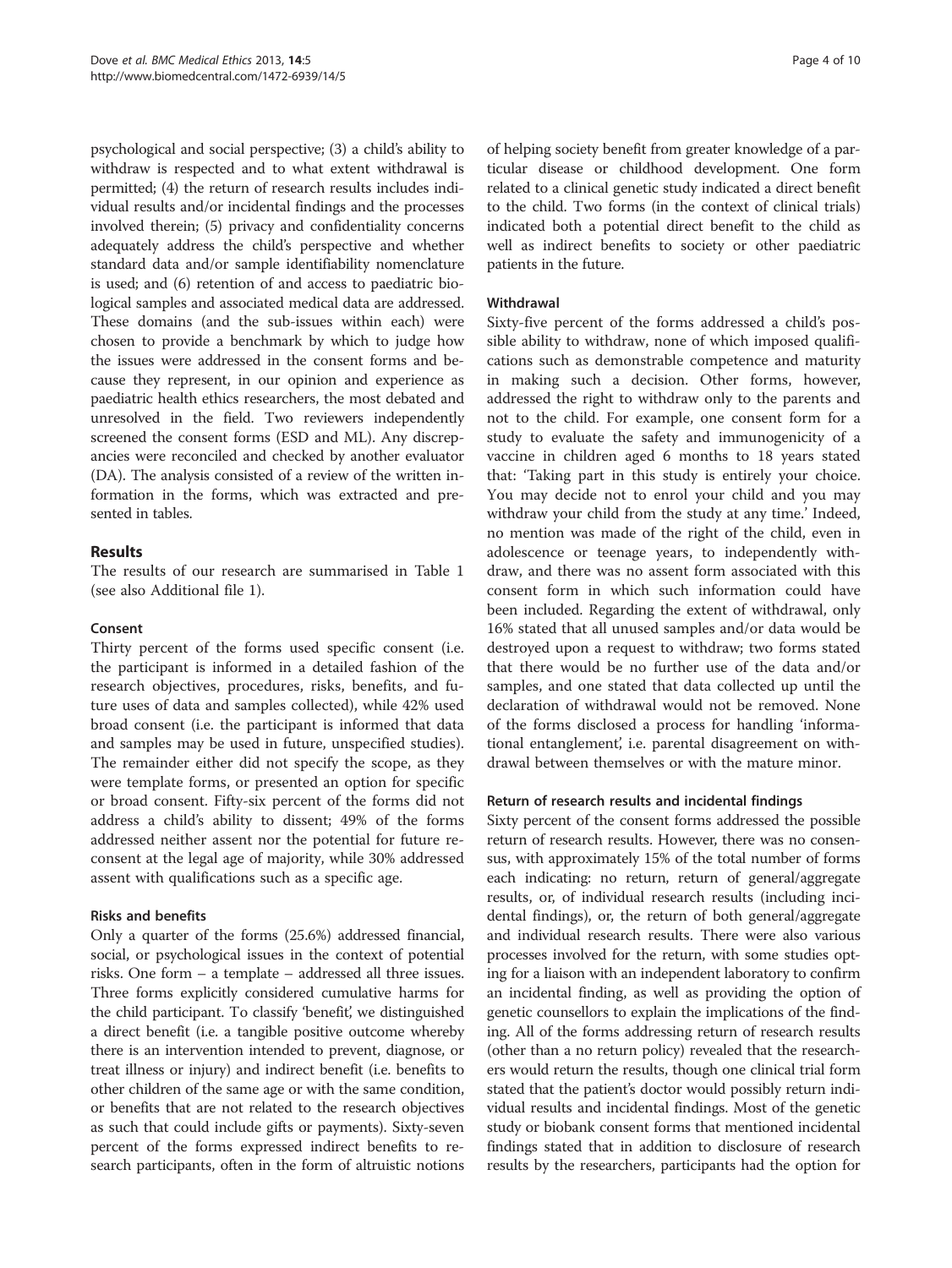#### Table 1 Emerging issues in paediatric research consent forms

| Emerging issues in paediatric research discussed<br>in consent forms | N total $(43)$           | %  |
|----------------------------------------------------------------------|--------------------------|----|
| 1. Consent                                                           |                          |    |
| Scope of parental consent                                            |                          |    |
| Specific                                                             | 13                       | 30 |
| Broad                                                                | 18                       | 42 |
| Broad or Specific (option)                                           | $\overline{\phantom{a}}$ | 5  |
| Not addressed                                                        | 10                       | 23 |
| Child's ability to dissent                                           |                          |    |
| Addressed                                                            | 19                       | 44 |
| Not addressed                                                        | 24                       | 56 |
| Possibility for child's assent and/or future consent                 |                          |    |
| Assent or future consent addressed                                   | 22                       | 51 |
| Neither addressed                                                    | 21                       | 49 |
| 2. Risks and benefits                                                |                          |    |
| Financial, social or psychological issues as potential<br>risks      | 11                       | 26 |
| Cumulative harms considered                                          | 3                        | 7  |
| How 'benefit' characterised                                          |                          |    |
| Indirect                                                             | 29                       | 67 |
| Unspecified                                                          | 11                       | 26 |
| Direct or combination of direct/indirect                             | 3                        | 7  |
| 3. Extent of withdrawal                                              |                          |    |
| Ability for child to withdraw                                        |                          |    |
| Addressed                                                            | 28                       | 65 |
| Not addressed                                                        | 15                       | 35 |
| Extent of withdrawal                                                 |                          |    |
| All data/samples destroyed                                           | 7                        | 16 |
| No further use of data/samples                                       | 1                        | 2  |
| Retention of data/samples collected to date                          | 3                        | 7  |
| Not addressed or unspecified                                         | 32                       | 74 |
| Process for handling parental-child disagreement on<br>withdrawal    | 0                        | 0  |
| 4. Return of research results and incidental                         |                          |    |

findings Not addressed 17 40 Addressed 60 No return  $\begin{array}{ccc} 6 & 14 \end{array}$ General/aggregate results return 16 Individual results return 7 16 General/aggregate and individual results return 6 14 Any return of results that include incidental findings (with or without option) 8 19

#### Table 1 Emerging issues in paediatric research consent forms (Continued)

| 5. Privacy and confidentiality                                                                            |                |    |
|-----------------------------------------------------------------------------------------------------------|----------------|----|
| Scope of parental right to access information<br>concerning their child                                   | $\Omega$       | 0  |
| Nomenclature for data/sample identifiability                                                              |                |    |
| Unspecified                                                                                               | 14             | 33 |
| Coded                                                                                                     | 25             | 58 |
| Anonymised                                                                                                | 4              | 9  |
| 6. Transfer and data sharing                                                                              |                |    |
| Retention period(s) of data/samples                                                                       |                |    |
| Indefinite                                                                                                | 12             | 28 |
| Specified time periods                                                                                    | 18             | 42 |
| Combination of indefinite and specified time periods,<br>depending on whether material is data or samples | 4              | 9  |
| Not addressed                                                                                             | 9              | 21 |
| Access to data/samples                                                                                    |                |    |
| No transfer                                                                                               | $\mathfrak{D}$ | 5  |
| Disclosure that data/samples may be transferred to<br>another location                                    | 17             | 40 |
| Disclosure and discussion of procedure for external<br>data/sample transfer                               | 4              | 9  |
| Not addressed                                                                                             | 20             | 47 |

an independent genetic clinic to confirm test results and for genetic counsellors to discuss such findings or genetic test results.

# Privacy and confidentiality

None of the forms disclosed any information about a parent's qualified or unqualified right to access information concerning their child, though indirectly related, one form discussed the situation of a child's pregnancy while enrolled. One-third of the forms did not specify a particular manner of protecting data and sample identifiability, other than a general statement of a commitment to keep all information confidential and protected, but 58% used the word 'coded' for data and/or samples. Only 9% stated that data and/or samples would be anonymised.

#### Retention of and access to child's data and/or samples

Forty-two percent of the forms disclosed that data/samples would be retained and disclosed the period of time (including if it was an indefinite period), or in the case of template forms, stated that researchers should specify the retention period(s). Twenty-eight percent stated that data/samples would be retained, but did not specify a period, while 9% disclosed that samples would be held for a period of time (in these cases, indefinitely), but did not specify a period for data retention. Lastly, 47% did not discuss whether data/samples would be transferred to another location (e.g. province, country) during or after the study. Forty percent disclosed that data/samples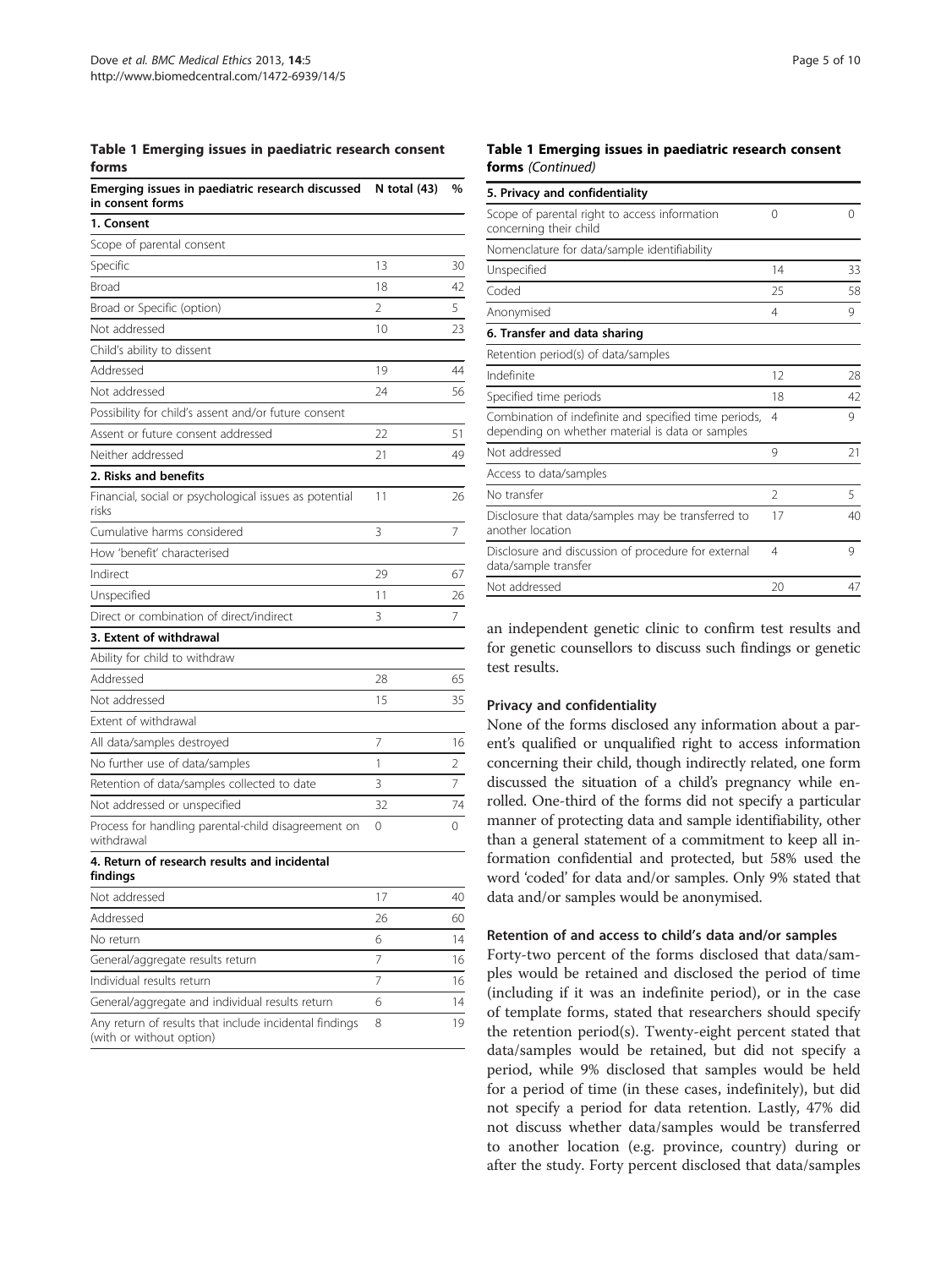could be transferred to another location, and 9% went beyond simple disclosure and also stated the transfer process of the data/samples. Two forms explicitly stated that there would be no transfer of data/samples outside of the study site.

# **Discussion**

The results indicate incongruent approaches to addressing emerging issues, if indeed they are addressed at all. There are several explanations for this, and each issue may manifest different rationales for variability. With respect to consent, for example, it is generally accepted that the failure to address in some capacity a child's assent and then later consent as they mature (if the research project continues over a prolonged period) can undermine the integrity of the project and create schisms in the current and future protection of a child's wellbeing and developing autonomy. These issues are of particular importance in longitudinal and biobanking studies that intend to use samples and data indefinitely. But re-contact, perhaps in studies not specifically longitudinal in nature, may be regarded as unforeseen, unfeasible, or unrealistic. Hence, an explanation for the common implementation of 'broad consent' in the consent forms we reviewed may be that it is viewed as the most practical, efficient, and appropriate scope of consent, provided the samples and data are coded rather than anonymised so that re-contact is possible. It should be noted that broad consent was largely seen, as expected, in the longitudinal and biobanking research studies.

That the majority of the consent forms we analyzed did not address cumulative or non-physical risks may speak to the definitional ambiguity of 'risk' and the tendency to focus on physical risks. Risk is defined in Canada's 2010 Tri-Council Policy Statement (TCPS) [27]  $\degree$  as 'a function of the magnitude or seriousness of the harm, and the probability that it will occur' (TCPS, Ch. 2B), but this does not address the ambit of harm. In paediatric research, harm may encompass psychological, social, financial, and community risks, particularly in genetic, biobanking, and longitudinal research. This is more than an ethical concern. In Canada, full disclosure of risks in research is legally required [28,29]. Along the same lines, given that most forms stated that indirect benefits (e.g. a societal benefit from biomedical advancement) would be achieved, one must conclude that the research projects entailed no more than 'minimal risk' in order to receive REB approval, as required by the TCPS (Art. 4.6). Yet, it remains an open question whether these projects truly pose a minimal risk if they do not disclose non-physical risks, consider cumulative risks, or consider risks from the perspective of the child whose perspective may differ drastically depending on age [30].

The lack of specificity in some of the forms that the child could withdraw rather than the parent providing the authorisation, and the lack of a resolution procedure for withdrawal conflicts between children and parents, may be due to normative guidelines that generally *encourage*, rather than require, researchers to respect a child's decision to withdraw from research if the child has the capacity and maturity to make an independent choice [19,31]. The consent forms that failed to clearly state to the parents that withdrawal may not in fact be absolute could be due to instances where data and samples are irretrievably de-linked to an identifiable person (i.e. they are anonymised). Yet, almost no forms indicated anonymisation was involved, so this is only a partial explanation. This also leaves open the question as to whether parents or children are aware that should they later change their mind about participating in a study that has anonymised their data or samples, destruction of their data or samples is no longer possible as they cannot be identified.

The return of research results has garnered significant discussion, especially with the advent of whole genome and exome sequencing [20,32,33]. Incidental findings, defined as 'unanticipated discoveries made in the course of research but that are outside the scope of the research' (TCPS Article 3.4), are becoming increasingly important as data-intensive science expands and next generation sequencing technologies are employed [34,35]. Currently, there is neither national nor international consensus on the treatment of incidental findings in paediatrics, and the consent forms we reviewed reflect this variability and continuing lack of consensus, with respect to both return of research results and incidental findings. In cases where results reveal a clinically significant condition for which there is current treatment or prevention, the parents cannot refuse to know and the child's right to medical care prevails [14,21,36]. In other situations, researchers – and parents – may opt to wait until the child is mature enough or reaches majority before disclosing research results if the results are not materially relevant until the child reaches adulthood. Either way, the potential for these situations, especially if their possibility is known at the time of consent, should be explained in the consent form and further elaborated upon by the individual obtaining consent. Similarly, consent forms should be clear if the child's consent or assent to receiving the information would be sought so as to not compromise the child's 'right to an open future' [37], and if the 'right not to know' necessarily includes the right not to have information included in the medical record if it entails an actionable result.

It is a positive sign that most of the forms we analysed provided standardised nomenclature for sample or data identifiability (e.g. 'coded'), since terminological confusion has long been an issue [38]. However, standardised nomenclature may be seen as only the first step to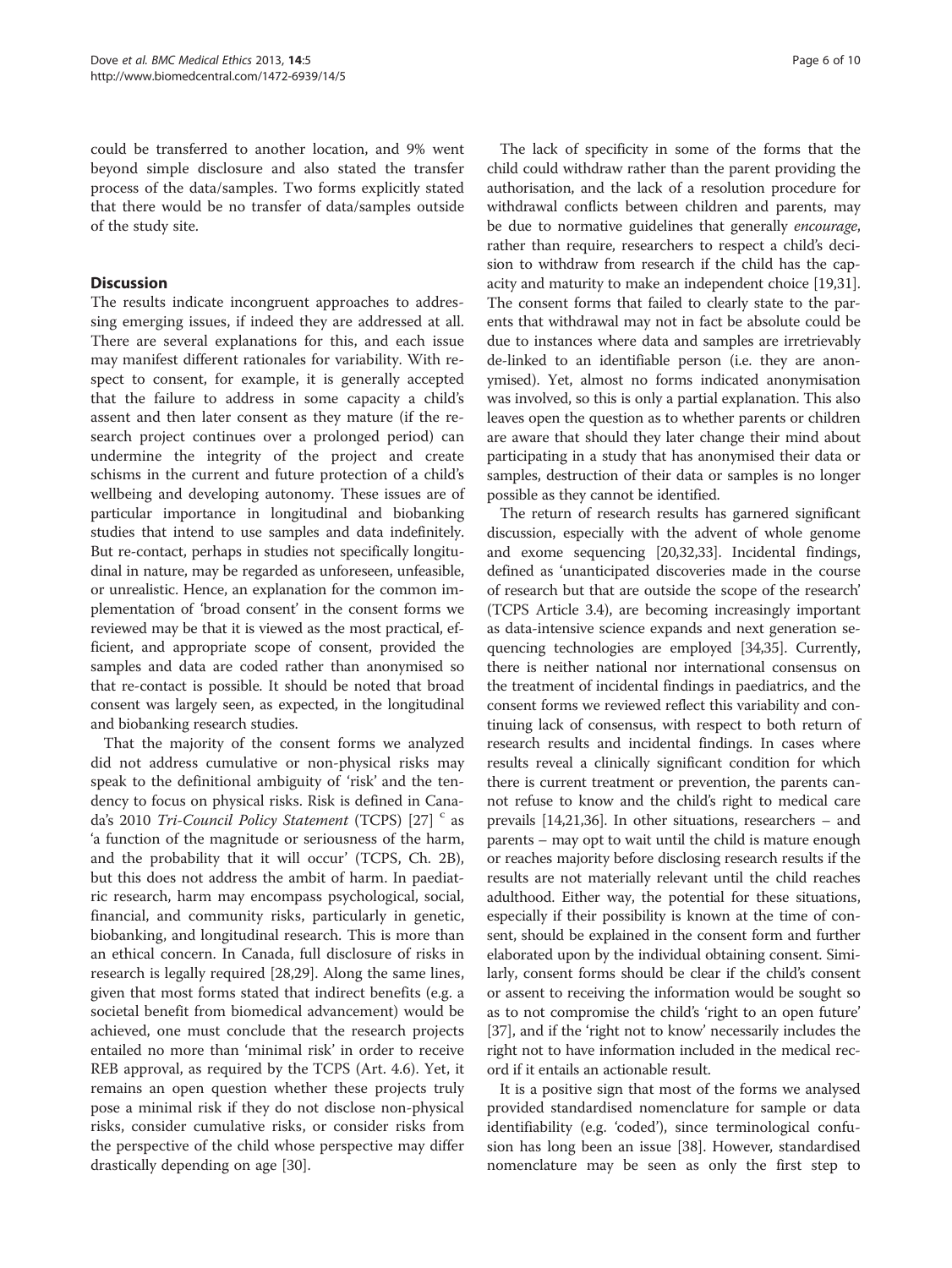addressing privacy and confidentiality concerns. Challenges to privacy and confidentiality are amplified by genomics and other biomedical research projects [39], which are often internationally collaborative and engage in perpetual data linkage across jurisdictions. Biobanking or genetic research consent forms may need to declare that neither anonymised nor coded data and samples can guarantee privacy, as knowledge of even a small number of genetic variants can lead to matching of samples to individuals with a high level of confidence (we did not observe consent forms that disclosed this potential privacy risk).

All of the consent forms assumed parents could access research-related information about their child. And yet, multiple tensions can arise between the child's privacy interests and the parents' general legal right to their child's health information [40-42]. For example, a child may not want her parents to know about a pregnancy test result or habitual drug use, but this desire could conflict with legal duties of parental access to health information that compel a researcher to disclose such information. At a minimum, consent forms should disclose the kind or extent of information communicated to the parent and information which shall require the child's consent.

Lastly, while ethical norms generally support transfer of data and samples with certain safeguards, there is continuing debate about the parameters of that transfer and the various organisational safeguards, technological measures, and physical measures that should be adopted and updated – and disclosed – in the consent form. Research participants remain woefully uninformed of the transfer of their samples and data, particularly when it may carry a commercial use [43]. Devising and disclosing a method for listing all approved projects that are accessing the data and/or samples could alleviate this. While it may be the case that all of the consent forms we analysed that did not address transfer of data and samples simply did not envision transfer, in the absence of explicit disclosure that 'no transfer will occur', uncertainty remains and creates the risk of future ethical concerns with maturing children.

# Study limitations

Our study had some limitations. It relied on our purposive sampling derived from Canada, which may not be generalisable to other countries. Our data focuses on emerging ethical issues rather than on the context of the consent process or on the quality of consent form information and its actual comprehension by participants. These are two critically important topics discussed elsewhere in the literature [44-46]. Similarly, the amount and quality of information extracted from the consent forms regarding these six issues cannot provide an estimated average that is generalisable to all consent forms, though the range of issues in our purposive sampling reveals important gaps. Some types of consent forms

may have been underrepresented, such as qualitative research or community setting research. There are other emerging issues impacting the consent process that were not considered in this study due to resource constraints, but are worthy of future reviews, such as the issue of incentives for participating in research. This is an area that is rapidly becoming a point of controversy; offering monetary payments, gift certificates, or toys to parents or children who participate in research touch on ethical issues of undue influence and voluntariness [47-50]. Despite these limitations, this research addresses important gaps in the literature by incorporating evidence regarding emerging ethical issues that will in turn improve the usefulness of paediatric consent forms.

# Towards best practices

As our Discussion section notes, divergence in these six distinct domains in paediatric research reflects various factors. The rapidly evolving nature of science and technology can hamper the ability of researchers and REBs to keep abreast of socio-ethical discourse surrounding the inclusion of various types of emerging issue information. But, it is insufficient to only identify problem areas and explanations in the current environment. Remedies should be offered as well. Therefore, we suggest some best practices that can improve consent forms and facilitate harmonised and yet contextualised approaches to ethical norms in paediatric research.

We opt for best practices deliberately. In the modern, diverse research environment, where there is a plethora of possibilities (sometimes overlapping), not all paediatric research is alike. Designing a standard template for consent forms other than for the most basic provisions would restrict the flexibility needed to accommodate scientific developments and local contexts [39]. Best practices, however, can serve as useful general guidance to researchers when they design their paediatric research projects and draft consent forms. They can also help make REBs more aware of key issues and better scrutinise consent forms for ethical compliance, and can help ensure REBs maintain a flexible and innovative approach to template consent forms. A set of best practices can encourage dialogue between REBs and researchers to ensure that each informs the other of emerging issues and to not rigidly adhere to document templates for wording and formatting. Finally, best practices can help catalyse the growing importance of paediatric research and serve as a blueprint for further development of standards and guidance, such as online educational and practical tools to enhance understanding of the emerging issues.

Building on the Best Practices for Health Research Involving Children and Adolescents [14], we propose a non-exhaustive list of what we consider to be best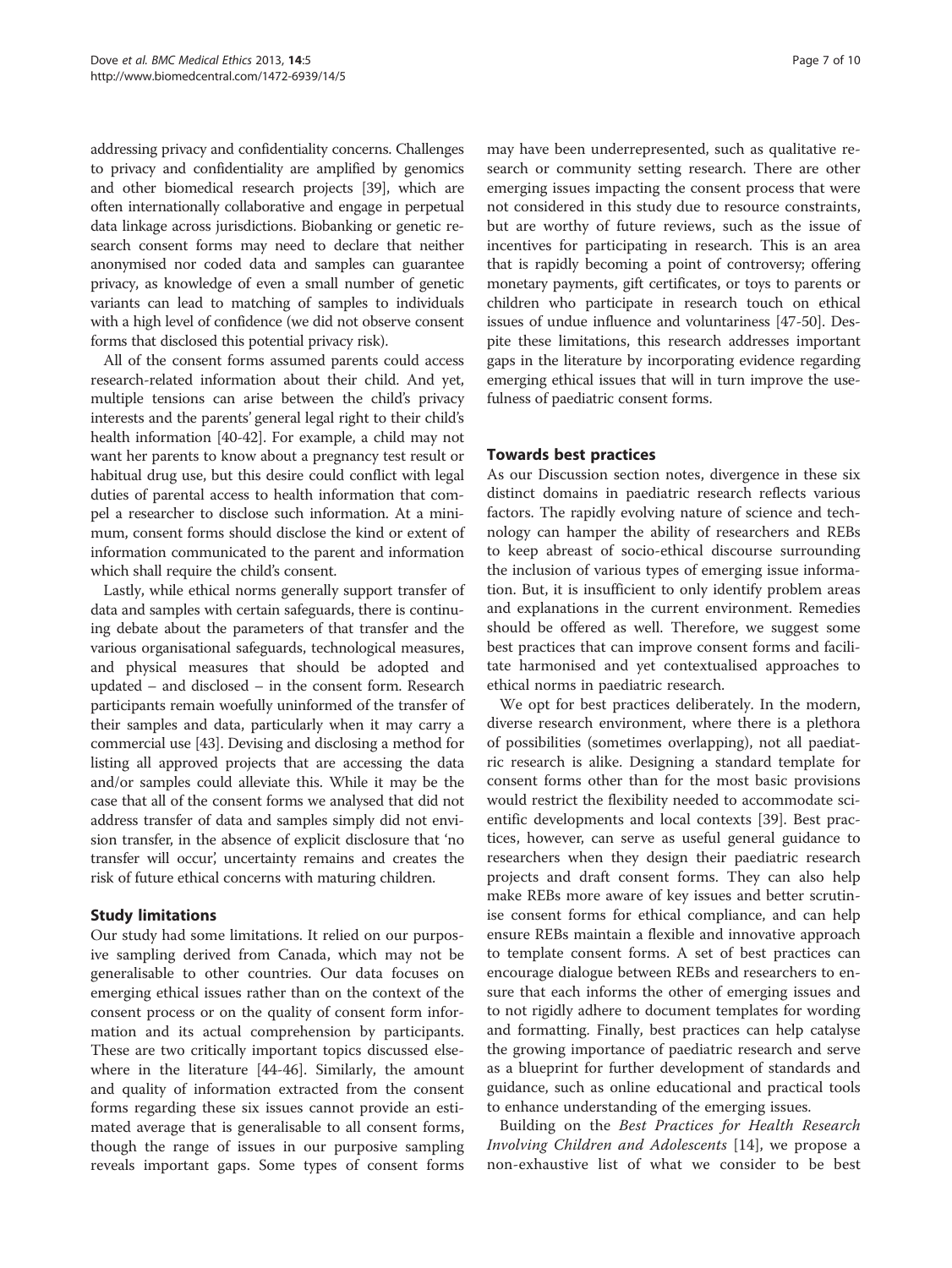| <b>Emerging issue</b>                                                               | <b>Best practices</b>                                                                                                                                                                                                                                                                                                                                                 |
|-------------------------------------------------------------------------------------|-----------------------------------------------------------------------------------------------------------------------------------------------------------------------------------------------------------------------------------------------------------------------------------------------------------------------------------------------------------------------|
| Scope of parental consent                                                           |                                                                                                                                                                                                                                                                                                                                                                       |
| Broad consent                                                                       | • The possibility of future, unspecified research uses should be mentioned prior to obtaining<br>consent and the consent form should be worded accordingly.                                                                                                                                                                                                           |
| Ability to assent/provide future consent                                            | • When the child is considered to be legally able to provide consent, consent should be<br>renewed, if feasible.                                                                                                                                                                                                                                                      |
|                                                                                     | • Where feasible, data and/or samples should be coded (not anonymised) in order to allow<br>researchers to maintain contact with the child.                                                                                                                                                                                                                           |
| Ability to dissent                                                                  | • The possibility of a child's right to dissent, provided there is an ability to understand the<br>significance of research or his/her role in it, should be disclosed.                                                                                                                                                                                               |
| <b>Risks and benefits</b>                                                           |                                                                                                                                                                                                                                                                                                                                                                       |
| Financial, social, and psychological issues                                         | • Consideration of potential harms must include physical as well as psychological, social or<br>financial harms                                                                                                                                                                                                                                                       |
| Cumulative harms considered in assessing<br>individual harms                        | • Cumulative harms should be considered.                                                                                                                                                                                                                                                                                                                              |
| How 'benefit' is characterised                                                      | · Risks and benefits should be considered from the child's perspective.                                                                                                                                                                                                                                                                                               |
| Withdrawal                                                                          |                                                                                                                                                                                                                                                                                                                                                                       |
| Ability for withdrawal                                                              | · The child's ability to withdraw should be explicitly disclosed, as well as any circumstances that<br>might limit the ability (e.g. if immediate withdrawal could harm the child).                                                                                                                                                                                   |
| Extent of withdrawal                                                                | • The extent of the ability to withdraw should be explicitly disclosed (e.g. if data and/or samples<br>are anonymised, the consent form should state that withdrawal is not feasible).                                                                                                                                                                                |
| Informational entanglement                                                          | • The potential for a child and parents to disagree about whether to withdraw, and its potential<br>impact on the research project, should be described.                                                                                                                                                                                                              |
| Return of research results and incidental<br>findings                               |                                                                                                                                                                                                                                                                                                                                                                       |
| The potential and process for returning research<br>results and incidental findings | • The potential for disclosing research results and incidental findings, as well as its process<br>(including who discloses and the possibility for entitlement to non-disclosure), should be<br>described.                                                                                                                                                           |
| Returning actionable individual results and<br>incidental findings                  | · Individual research results and incidental findings that have clinical significance should be<br>communicated to the child and/or parents when either prevention or treatment is available<br>during childhood, and with adequate counselling provided. The interconnected nature of the<br>potential risks and benefits of such communication should be disclosed. |
| Duty to receive information                                                         | • Parents should be made aware that they will receive clinically significant information about<br>conditions that are preventable or treatable during childhood.                                                                                                                                                                                                      |
| Privacy and confidentiality                                                         |                                                                                                                                                                                                                                                                                                                                                                       |
| Parents' right to access information concerning<br>their child                      | · In research projects that collect and use particularly sensitive information, such as pregnancy<br>status, drug use, or sexual history, consent forms should disclose what information will and will<br>not be communicated to parents, and which information disclosure requires the child's consent.                                                              |
| Nomenclature for data/sample identifiability                                        | · Standardised sample identifiability terminology should be used: coded (including single-coded<br>and double-coded), anonymised, and anonymous.                                                                                                                                                                                                                      |
|                                                                                     | · Biobanking or genetic research consent forms should declare that anonymised or coded data<br>and samples cannot absolutely guarantee privacy.                                                                                                                                                                                                                       |
| Retention of and access to data/samples                                             |                                                                                                                                                                                                                                                                                                                                                                       |
| Retention period(s) of data/samples                                                 | • Consent forms should clearly distinguish between what is a legally required data/sample<br>retention period and a retention period decided upon by the researcher.                                                                                                                                                                                                  |
| Access to data/samples                                                              | • The policies and procedures for access to data and/or samples should be disclosed.                                                                                                                                                                                                                                                                                  |
|                                                                                     | • These policies and procedures should consider the privacy impact (both to the parents and<br>child) of access to coded or anonymised information, including: organisational safeguards,<br>technological measures, physical measures, and ethics oversight.                                                                                                         |
|                                                                                     | • If feasible, researchers should disclose a method for listing all approved projects that are<br>accessing the data and/or samples.                                                                                                                                                                                                                                  |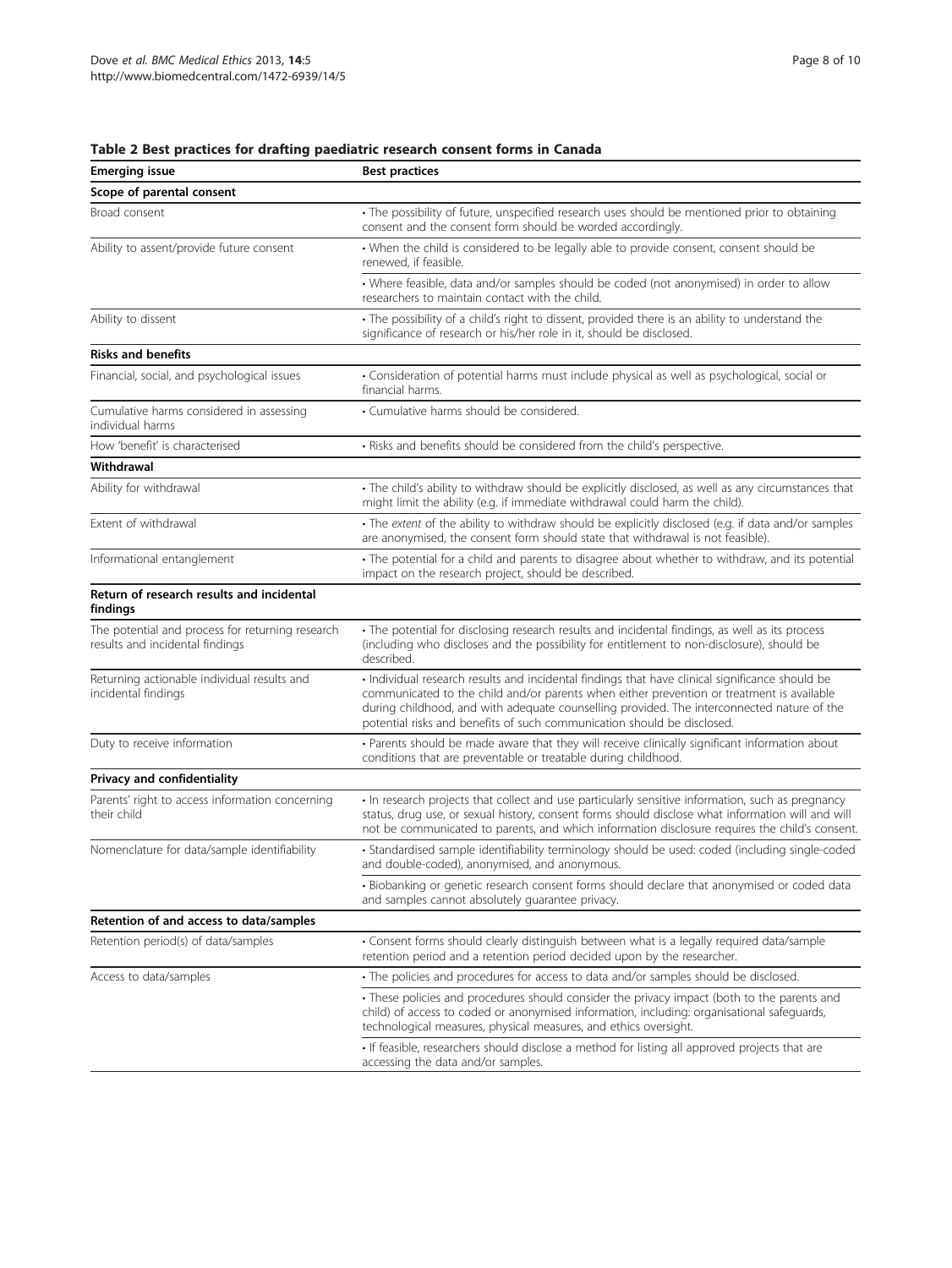practices for drafting consent forms that address the emerging issues discussed in this article (Table 2).

#### Conclusions

This article assesses Canadian paediatric consent forms in light of emerging ethical issues in paediatric consent practices and identifies many gaps and inconsistencies among the forms. Attention to the best practices could make a big difference. To this end, we acknowledge that informed consent is infinitely more complex than ethics guidelines or law imply. The more those in the research community recognise that information disclosed to a participant depends on context (e.g. study project, location, resources) and must go beyond mere duties of disclosure to actually achieve understanding [51], the further researchers and REBs can move towards ensuring there is genuine research participation, and indeed, engagement [52-54]. To help get there, future research should couple a thematic analysis of paediatric consent or assent forms with surveys of views and experiences of parents and children so as to offer a more holistic approach to evaluating the strengths and weaknesses of these forms.

At the same time, consent forms cannot and should not include all issues under the sun, lest information overload ensue. More information is not always better information; indeed, consent form length may not materially affect the quality of informed consent or consent rate [55,56]. While some may perceive these best practices as cumbersome additions to already unwieldy consent forms, appreciation for contextualisation and brevity must be distinguished from inappropriate omissions or unreasonable and unpredictable ethical standards. We hope that the best practices listed in Table 2 will be a useful guide for both the drafters of consent forms and for REBs.

Ultimately, organisations, funding agencies, as well as researchers and REBs, must work together to develop a well-forged, dynamic ethical and legal toolbox to ensure that consent forms disclose a sufficiently uniform level of understandable information, including potentially contentious issues, so that parents and children (to the extent they are capable) can make an informed decision together [57]. Attention to best practices will improve research collaboration, provide workable tools for researchers and ethics boards, and improve the ethical tensions that can occur in the tri-partite relationship between the child, parents, and researchers. This enables us to ensure that the most important participants in this process – children – are fully protected, respected and given the opportunity to grow up in a healthier and safer world.

**Endnotes**<br><sup>a</sup> For this article, we adopt the definition of 'child' in Article 1 of the UN Convention on the Rights of the Child (1989): '...a child means every human being below the age of eighteen years unless under the law applicable

to the child, majority is attained earlier.' b For this article, 'parent(s)' also includes legal repre-

sentative(s) and legal guardian(s).<br> $\degree$  Paediatric researchers and their institutions who receive funds from the three major Canadian federal funding agencies (Canadian Institutes of Health Research, Sciences and Engineering Research Council, and Social Sciences and Humanities Research Council) must ensure that their consent forms conform to ethical standards established by the TCPS. Certain health and social service institutions in provinces also have policies endorsing the TCPS (e.g. the Ministère de la Santé et des Services sociaux du Québec).

# Additional file

Additional file 1: Table of results for consent forms in addressing emerging issues.

#### **Abbreviations**

MICYRN: Maternal Infant Child and Youth Research Network; REB: Research ethics board; TCPS: Tri-Council Policy Statement.

#### Competing interests

The authors have no competing interests.

#### Authors' contributions

All authors conceived the study and participated in its design. LB, DA, and BMK collected the raw data. ESD, LB, and DA coded the data. BMK helped in the coordination of the study. ESD, LB, and DA performed data analysis. ESD drafted the manuscript. All authors were involved in the editing. All authors have read and approved the final manuscript.

#### Ethical approval

No ethical approval was sought in connection with the study as, in accordance with Canadian ethics guidelines, there was no research involving human subjects or research on information containing personally identifiable information.

#### Acknowledgements

The authors wish to thank Michael Le Huynh (ML) and Amy Dam (AD) for their valuable research assistance in collecting the raw data and in the preparation of this manuscript. The authors also wish to thank the Maternal Infant Child and Youth Research Network (MICYRN); the International Cancer Genome Consortium (ICGC); and the Finding of Rare Disease Genes in Canada Project (FORGE) (Genome Canada/CIHR) for research funding. The authors also wish to thank Jean-François Ouellette for his assistance in the preparation of the figures.

#### Received: 15 June 2012 Accepted: 29 October 2012 Published: 30 January 2013

#### References

- Matheson LA, Huber AM, Warner A, Rosenberg AM: Towards harmonization of pediatric research ethics review protocols among Canadian institutions: a Canadian pediatric rheumatology experience. Paediatr Child Health 2012, 17:313–316.
- 2. Palmour N, Affleck W, Bell E, Deslauriers C, Pike B, Doyon J, Racine E: Informed consent for MRI and fMRI research: analysis of a sample of Canadian consent documents. BMC Med Ethics 2011, 12:1.
- 3. Allen C, Foulkes WD: Qualitative thematic analysis of consent forms used in cancer genome sequencing. BMC Med Ethics 2011, 12:14.
- 4. Al-Riyami A, Jaju D, Jaju S, Silverman HJ: The adequacy of informed consent forms in genetic research in Oman: a pilot study. Dev World Bioeth 2011, 11:57–62.